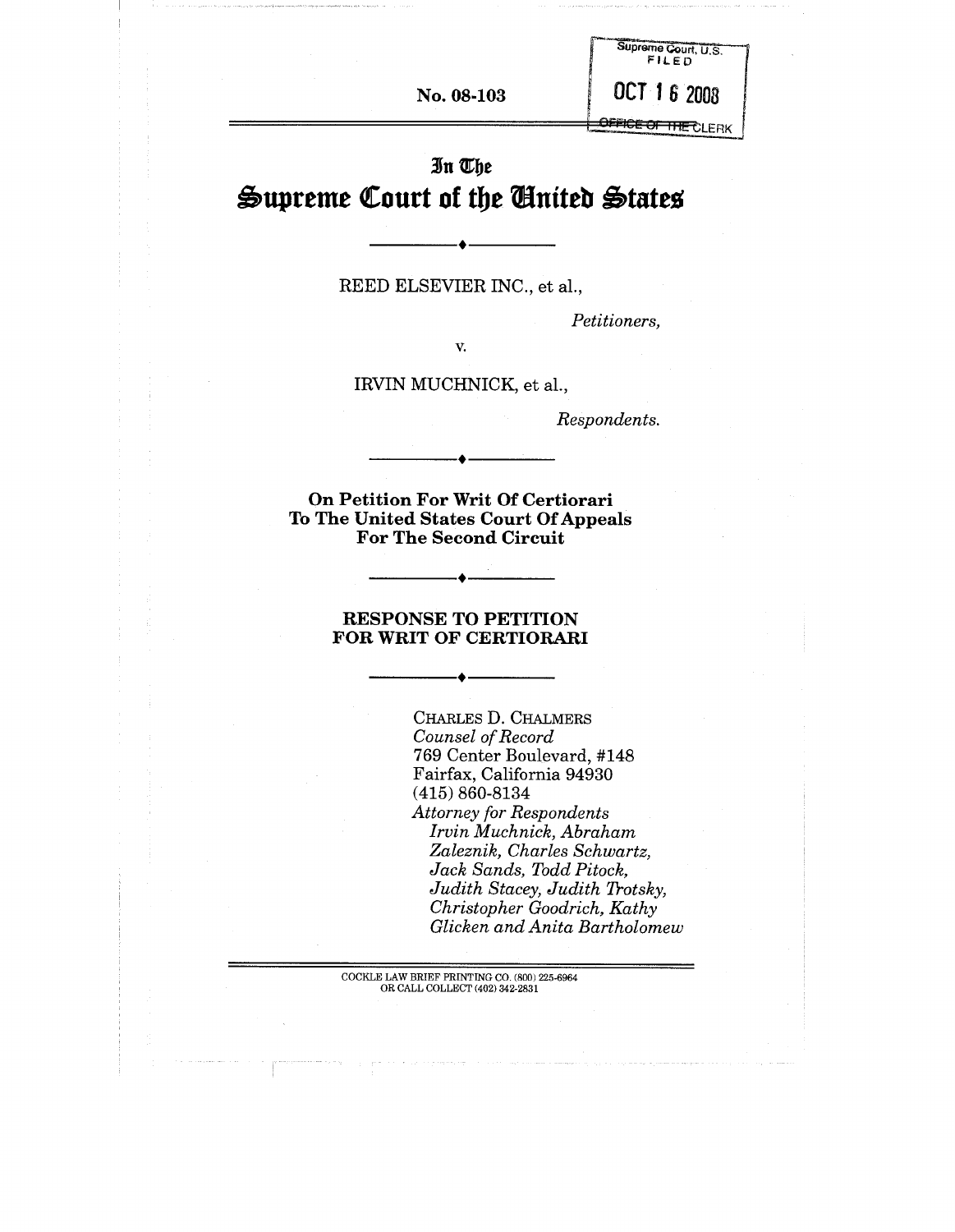### **ADDITIONAL QUESTION PRESENTED**

Whether 28 U.S.C. § 1367(a) provides supplemental jurisdiction for claims of infringement of unregistered copyrights when the district court has original jurisdiction of an infringement action for a registered copyright and the claims for unregistered copyrights are so related to the action that they form part of the same case or controversy.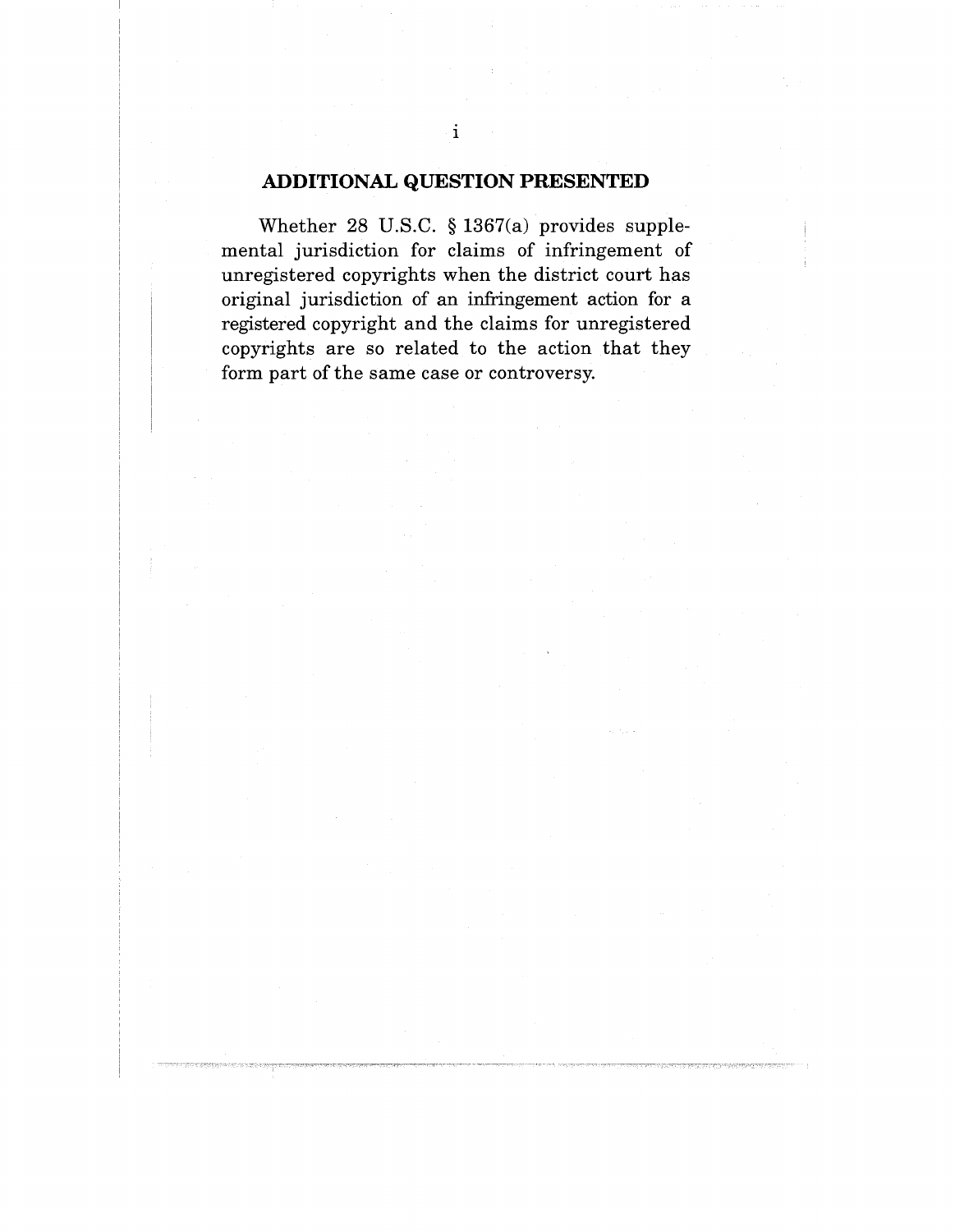# TABLE OF CONTENTS

|                              |                                                 |                                                                                      | Page   |  |
|------------------------------|-------------------------------------------------|--------------------------------------------------------------------------------------|--------|--|
|                              |                                                 |                                                                                      |        |  |
| STATUTORY PROVISION INVOLVED |                                                 |                                                                                      |        |  |
|                              |                                                 |                                                                                      |        |  |
|                              |                                                 |                                                                                      | 3      |  |
| Ι.                           | Objectors Support Certiorari on Question<br>One |                                                                                      |        |  |
| II.                          | Objectors Oppose Certiorari on Question         |                                                                                      |        |  |
| III.                         |                                                 | An Additional or Clarified Question Should                                           | 4      |  |
| IV.                          |                                                 | The Decision Seriously Misreads $\S 1367(a)$ .                                       | 5      |  |
|                              |                                                 | A. Section 1367(a) Is Not Limited to                                                 | 5      |  |
|                              | $\mathbf{B}$                                    | The Decision Misreads "Expressly Pro-                                                | 6      |  |
|                              | C.                                              | Finding $\S$ 411(a) Forecloses Supple-<br>mental Jurisdiction Is Inconsistent        |        |  |
|                              | D.                                              | with <i>Exxon</i> and <i>College of Surgeons</i><br>There Are Good Reasons to Review | 8<br>9 |  |
| $V_{\cdot}$                  |                                                 | Objectors Are Concerned With Inadequate<br>Representation for the Class Before the   |        |  |
|                              |                                                 |                                                                                      |        |  |
|                              |                                                 |                                                                                      |        |  |

.<br>Premieranje pri premieranje premieranje pri premieranje premieranje premieranje premieranje premieranje premie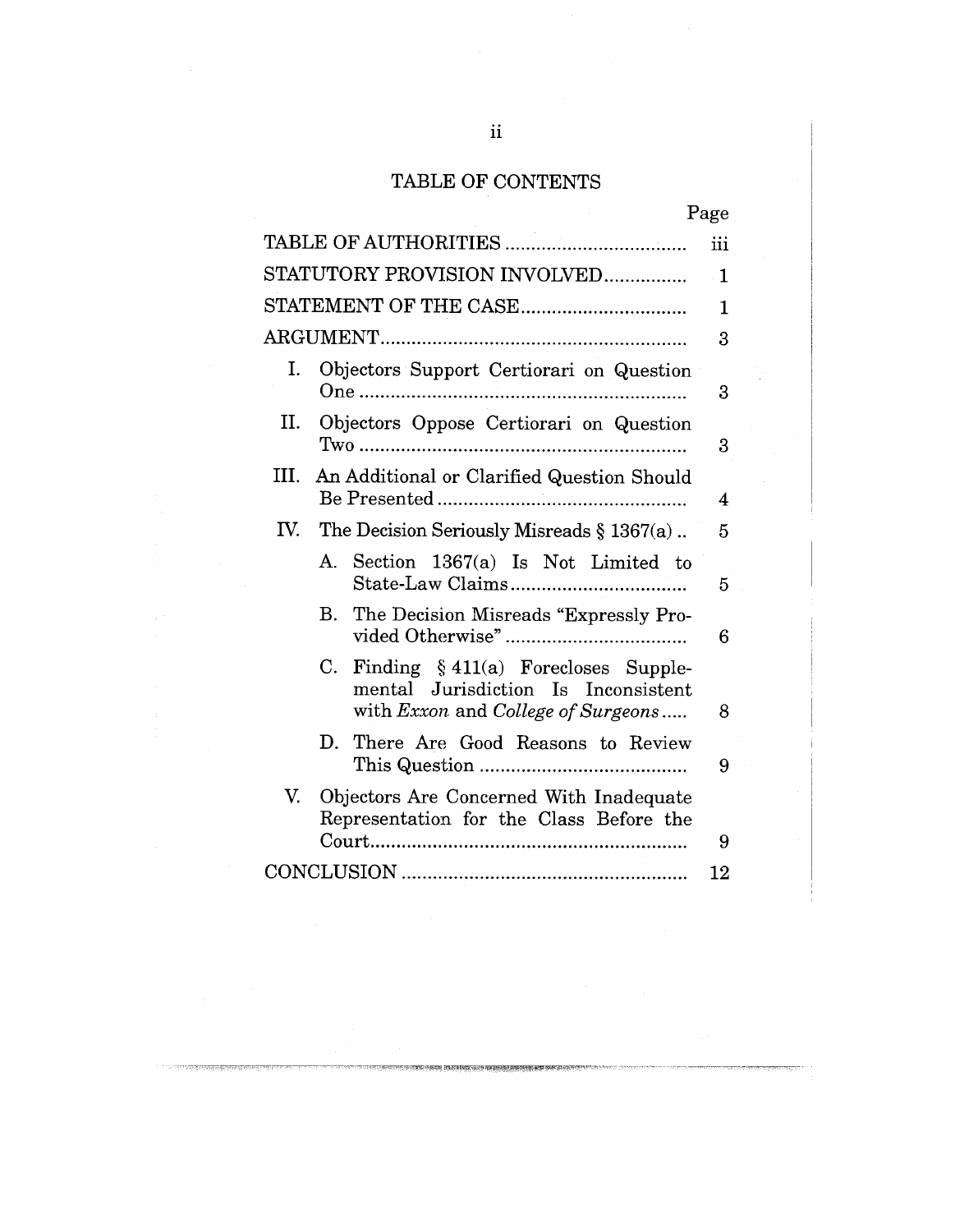# TABLE OF AUTHORITIES

|--|--|

| <b>CASES</b>                                                                                 |
|----------------------------------------------------------------------------------------------|
| Amchem Prods. Inc. v. Windsor, 521 U.S. 591                                                  |
| Breuer v. Jim's Concrete of Brevard, Inc., 538                                               |
| City of Chicago v. International College of                                                  |
| Exxon Mobil Corp. v. Allapattah Services, Inc.,                                              |
| General Inv. Co. v. N.Y. Central R.R., 271 U.S.                                              |
| Handberry v. Thompson, 446 F.3d 335 (2d Cir.                                                 |
| In re SCOR Holding (Switzerland) AG Litiga-                                                  |
| Lindsay v. Government Employees Ins. Co., 448                                                |
| Lowery v. Alabama Power, 483 F.3d 1184 (11th                                                 |
| National Super Spuds, Inc. v. New York Mer-<br>cantile Exchange, 660 F.2d 9 (2d Cir. 1981)11 |
| New York Times Co. v. Tasini, 533 U.S. 483                                                   |
| Ortiz v. Fibreboard Corp., 527 U.S. 815 (1999)  10, 11                                       |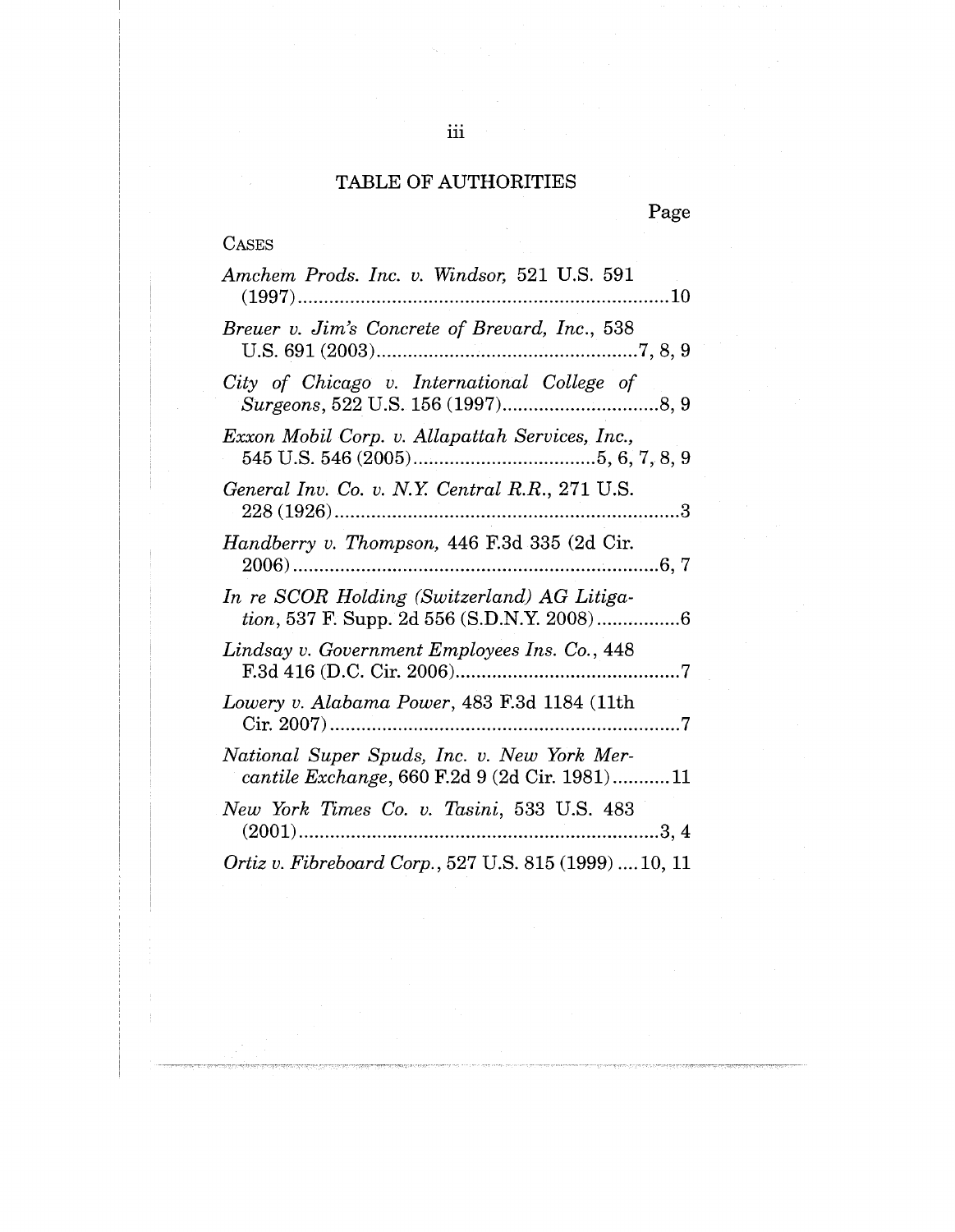# TABLE OF AUTHORITIES - Continued

Page

| Steel Co. v. Citizens for Better Environment,  |  |
|------------------------------------------------|--|
| TBK Partners, Ltd. v. Western Union Corp., 675 |  |

# **STATUTES**

# **RULES**

ng segunakan spasisipe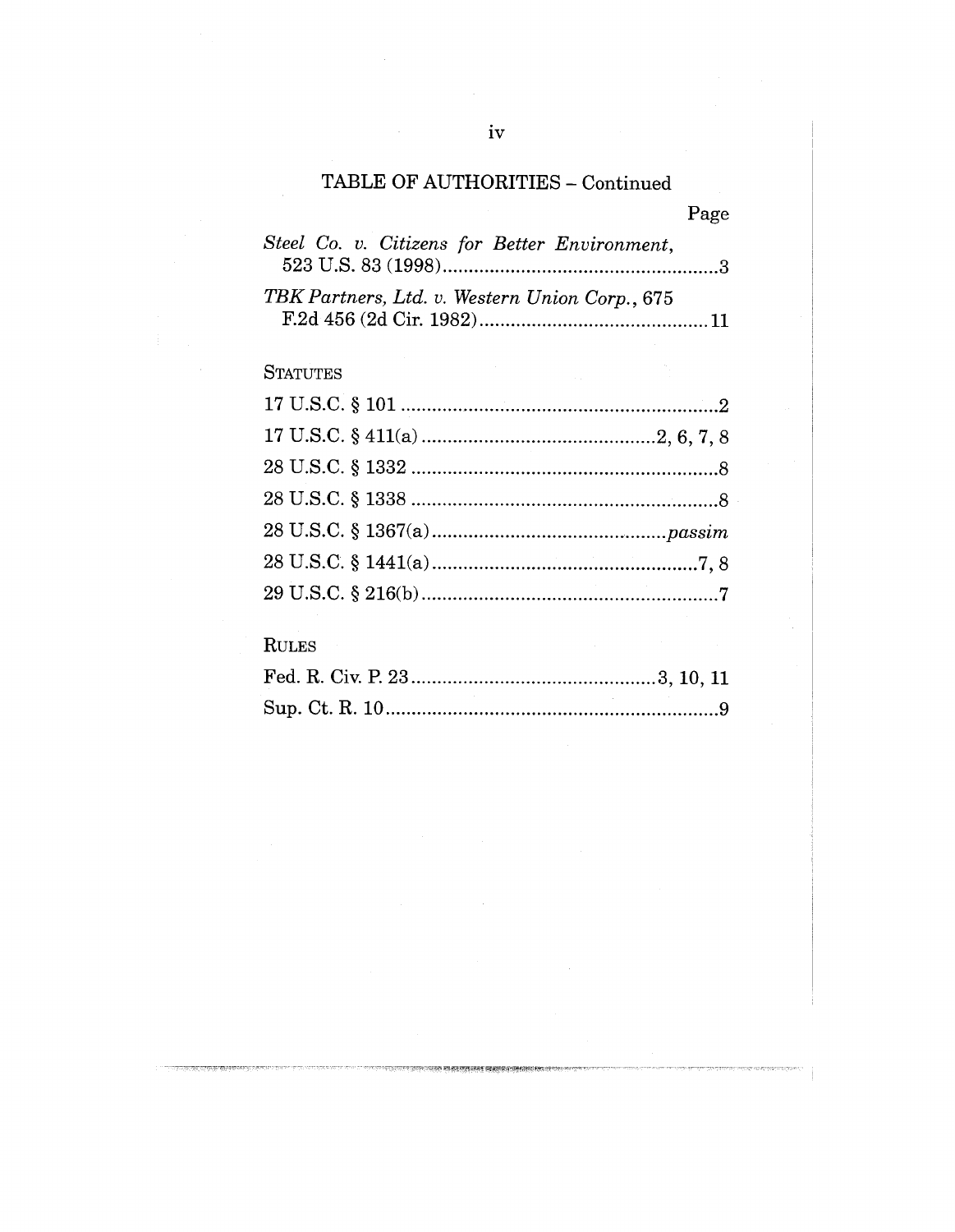#### **STATUTORY PROVISION INVOLVED**

#### 28 U.S.C. § 1367(a):

(a) Except as provided in subsections (b) and (c) or as expressly provided otherwise by Federal statute, in any civil action of which the district courts have original jurisdiction, the district courts shall have supplemental jurisdiction over all other claims that are so related to claims in the action within such original jurisdiction that they form part of the same case or controversy under Article III of the United States Constitution. Such supplemental jurisdiction shall include claims that involve the joinder or intervention of additional parties.

#### **STATEMENT OF THE CASE**

The scope of the settlement is enormous. It includes every published English language work, regardless of where published, that has been on a database since 1997 without the copyright owner's permission. Pet. App. 55a-56a. It is not limited to "freelance" contributors to magazines and newspapers, nor to the United States. The class size is unknown. There are over 26,000 publications covered by the settlement.<sup>1</sup> Many are not periodicals. Thirty-five

 $1$  There is a list on the settlement website. It is the list "original" http://cert.gardencitygroup.com/edb/fs/publications.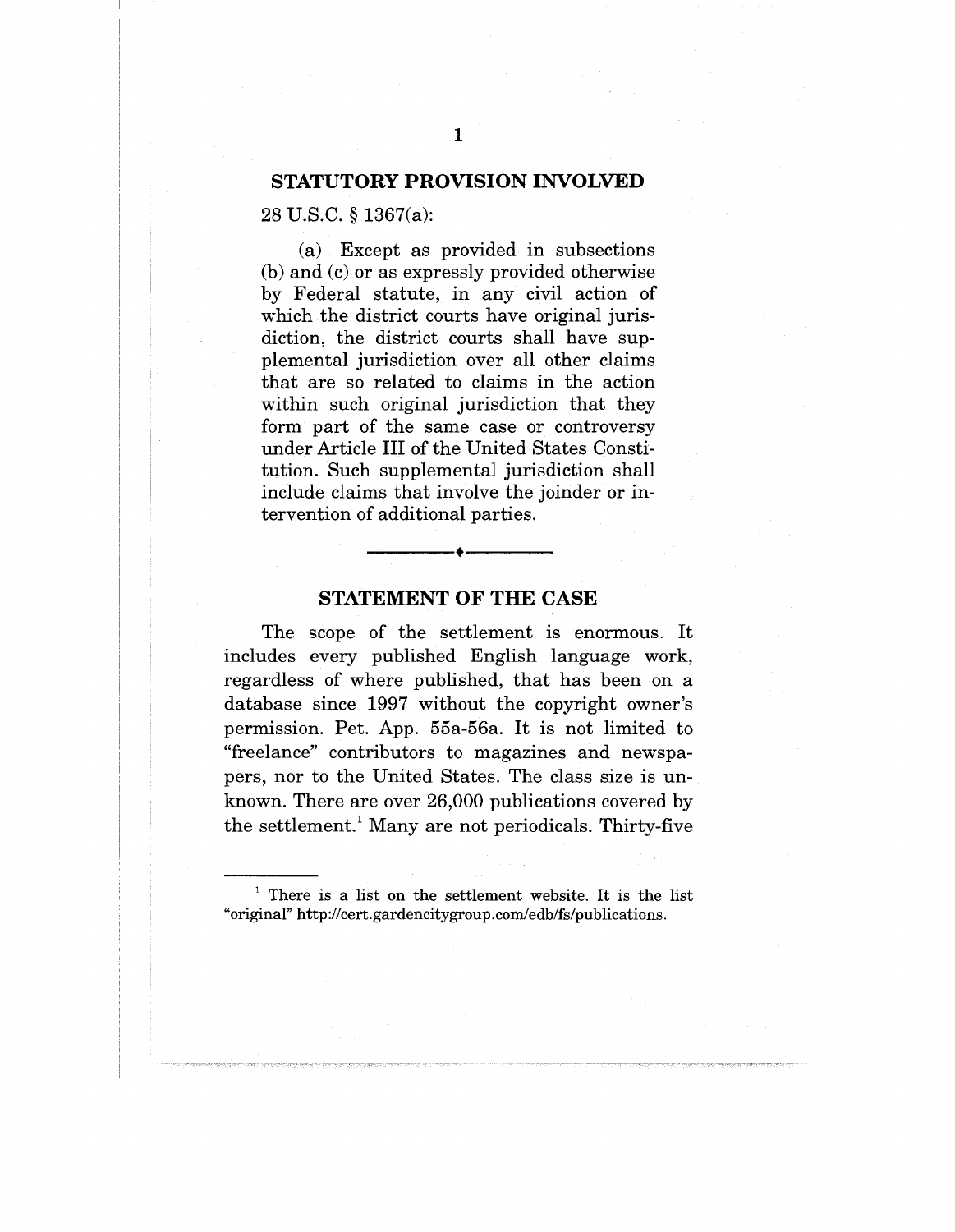encyclopedias are included. The list includes many foreign publications: e.g., Aberdeen Evening Express, Scotland; African Eye News Service, Nelspruit South Africa; Agence France Presse English Wire; Asahi Evening News; China Daily (English language); Daily Champion (Nigeria); Helsingin Sanomat; Moscow Times; Napi Gazdasag, Hungary; Saigon Times Daily; and Southern News (Queensland, Australia).

Two named plaintiffs (Hayman & Lacey) are British citizens and no registration for their works is alleged.  $(A107, 148, 167)^2$  Registration is only required for "U.S. works." 17 U.S.C. § 101, 411(a). Published works are U.S. works if first published in the U.S. or published simultaneously in the U.S. and most treaty countries. Otherwise they are generally not U.S. works. § 101. The decision below ("decision") does not prevent a class action for non-U.S. works. Pet. App. 12a n. 1.

A primary focus of the objections is lack of adequate representation for unregistered works. Whether or not registration is required, all unregistered works are in Category C and subject to the "C-reduction." Pet. App. 9a, 45a n. 5. While the objections address "insufficient payments," the more fundamental issue is that the C-reduction could lead to those claims being released, but receiving no compensation. The settlement specifies a unitary

 $2^{\circ}$  References to Axxx are the Joint Appendix on appeal.

<sup>&</sup>lt;sup>3</sup> Petition 8.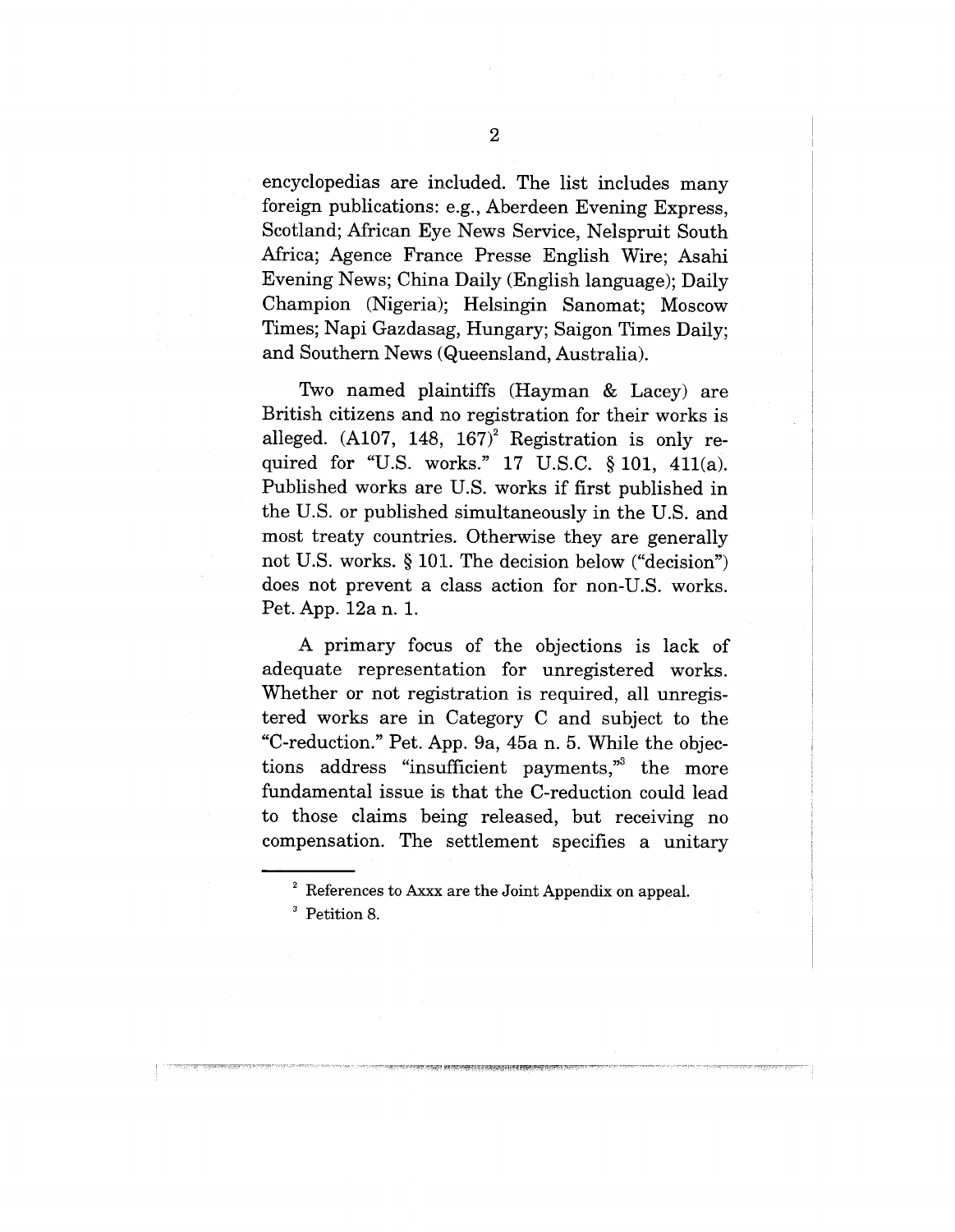class without subclasses. Judge Walker's dissent noted this as a serious problem. *Id.*

#### **ARGUMENT**

### **I. Objectors Support Certiorari for Question One**

Objectors support the petition on question one. If certiorari is granted, objectors will argue this power is granted under Fed. R. Civ. P. 23 and is not an exercise of jurisdiction because the district court does not "adjudicate" those claims. *Steel Co. v. Citizens for Better Environment,* 523 U.S. 83, 89 (1998) (subjectmatter jurisdiction is the power to adjudicate the case); *General Inv. Co. v. N.Y. Central R.R.,* 271 U.S. 228, 230 (1926) (jurisdiction means power to consider the merits of a suit and render a binding decision thereon).

### **II. Objectors Oppose Certiorari on Question** Two

There is no legal issue in question two. The decision addresses jurisdiction and only that issue is appropriate for review. Nothing in *Tasini* guides publishers and authors to expect they could resolve the issue of continued use of infringed works by a world-wide class action settlement. *New York Times Co. v. Tasini,* 533 U.S. 483, 505-506 (2001). To the contrary, the *Tasini* opinion suggests different models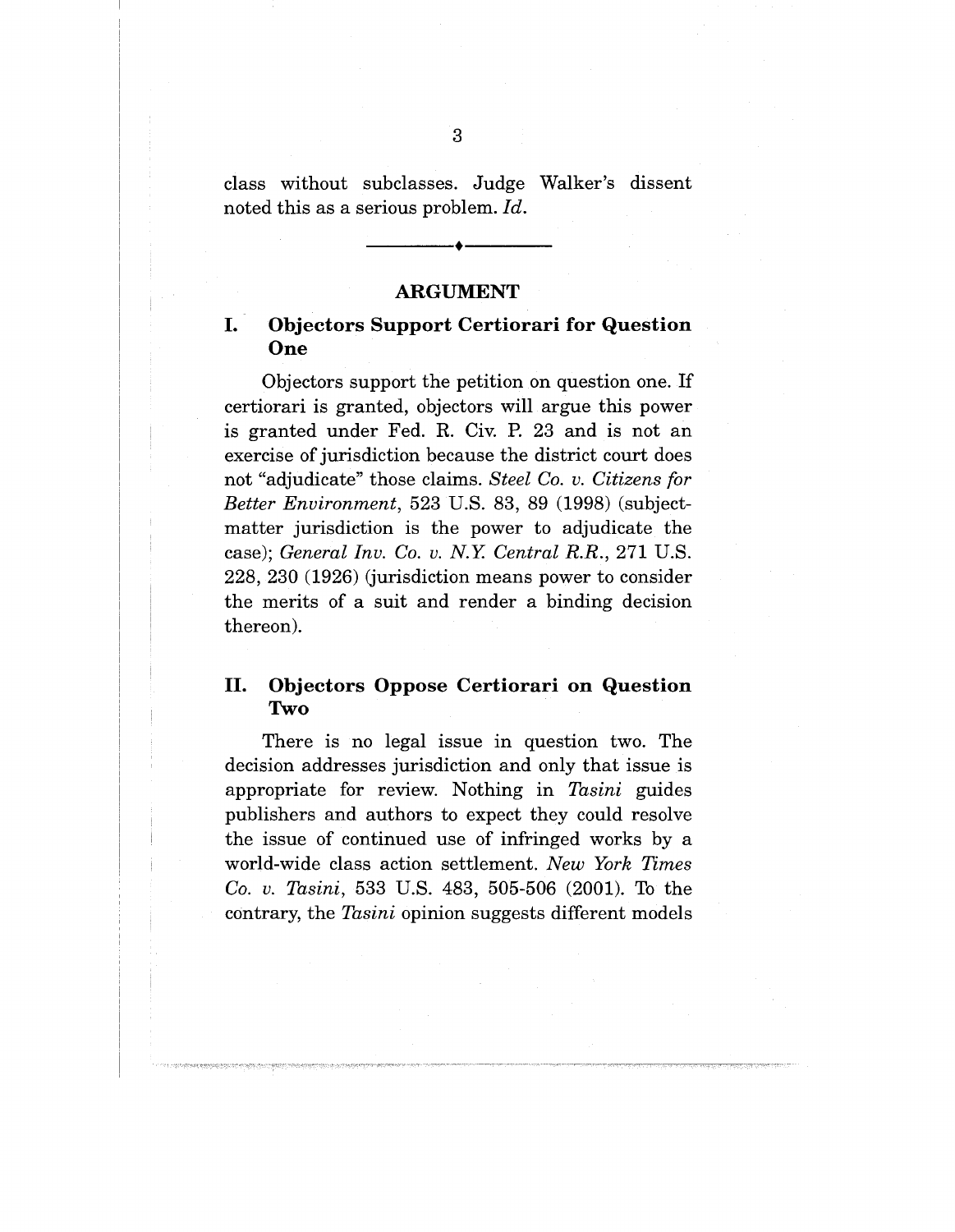of addressing the problem, drawn from both domestic and foreign experience. *Id.*

Certiorari for question two might implicate one of the objections. That objection concerns the settlement's grant of licenses to all defendants (including subsidiaries and licensees), in perpetuity, with full right to sublicense, for all class member copyrights, whether in registered or unregistered works, including the copyrights of class members who receive no notice of the settlement and/or file no claim, so long as they do not opt out of the action.<sup>4</sup> (See, Brief For Objectors-Appellants, pp. 45-52.) Below and in the petition the parties euphemistically refer to the license as a release of "future claims." On other occasions, including an amendment to the settlement agreement, they call it a license. (Al102)

### **III. An Additional or Clarified Question Should Be Presented**

Question one describes the power to approve a settlement that releases claims outside the federal courts' subject matter jurisdiction. Counsel for defendants has advised that they intend question one to also present, as a subsumed or fairly included issue, the question of supplemental jurisdiction under 28 U.S.C. § 1367(a). Objectors urge that certiorari also

 $t^4$  Class members filing a claim had a right to disallow that license in the claims process. Objectors showed that this is not an adequate remedy.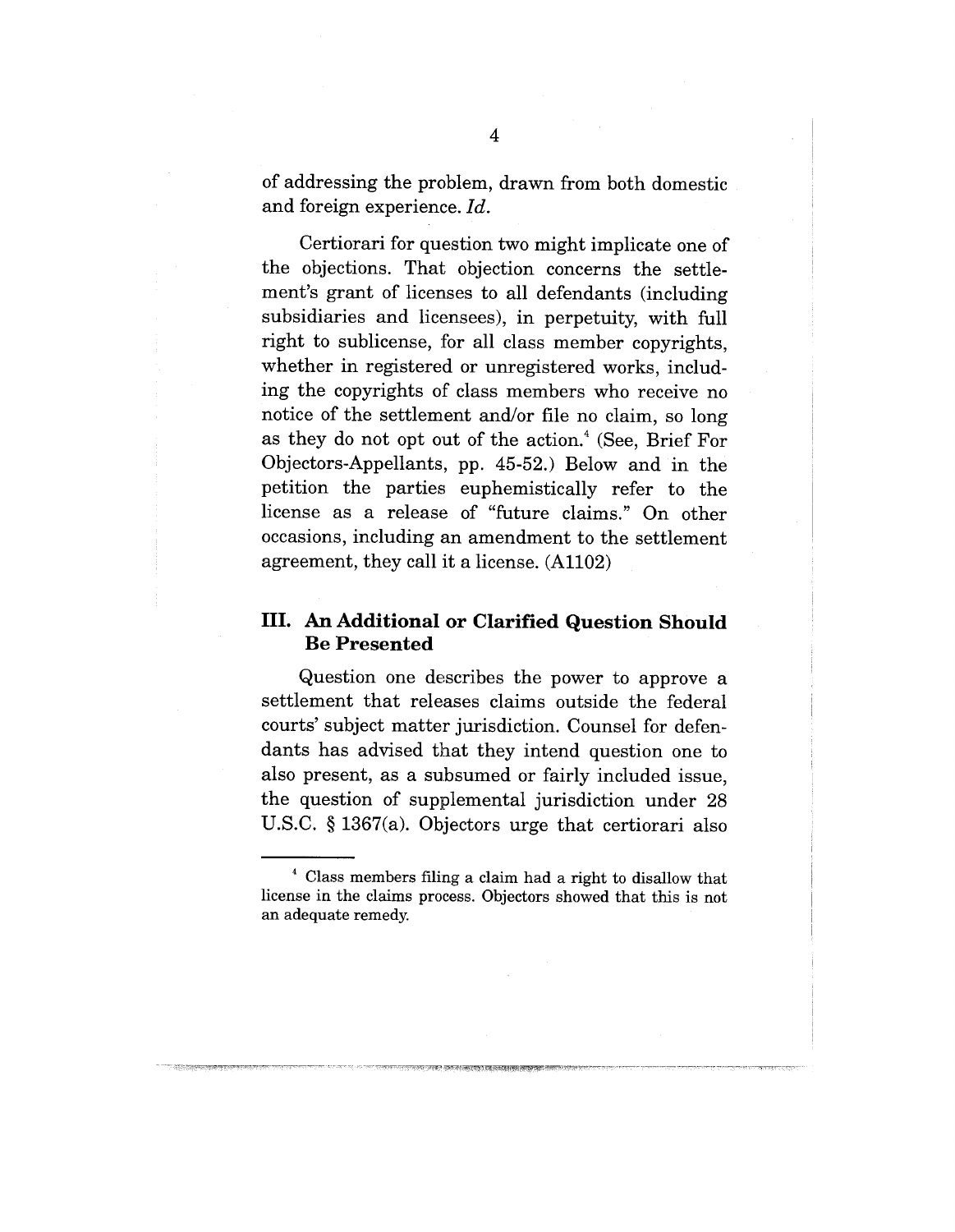be granted on a third question addressing  $\S 1367(a)$ supplemental jurisdiction, to insure that it is clearly presented.

#### **This is the proposed question:**

3. Whether 28 U.S.C. § 1367(a) provides supplemental jurisdiction for claims of infringement of unregistered copyrights when the district court has original jurisdiction of an infringement action for a registered copyright and the claims for unregistered copyrights are so related to the action that they form part of the same case or controversy.

Petitioners' argument confirms their intention to present this question. It briefly argues that  $\S 1367(a)$ provides for supplemental jurisdiction of claims for unregistered works. Petition 25-26. However, question one implies that there exists no possible basis for jurisdiction over the unregistered claims except the power of district courts to approve settlements releasing claims outside their subject matter jurisdiction.

#### **IV. The Decision Seriously Misreads § 1367(a)**

### **A. Section 1367(a) Is Not Limited to State-Law Claims**

The decision holds that  $\S 1367(a)$  is limited to supplemental jurisdiction for "state-law claims." Pet. App. 25a-26a. The holding in *Exxon Mobil Corp. v. Allapattah Services, Inc.,* 545 U.S. 546 (2005) with regard to state-law claims in diversity cases is stated.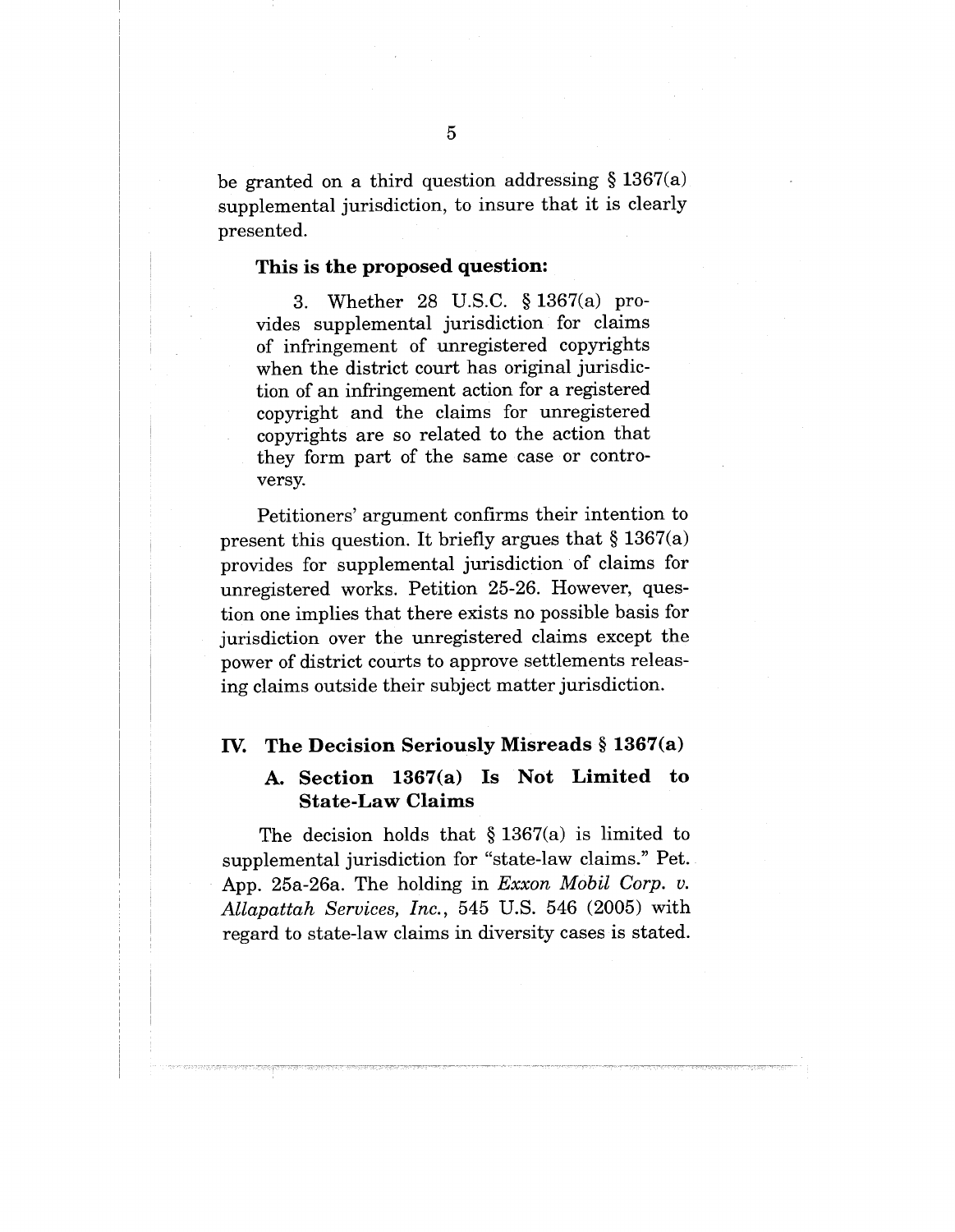*Id.* The next sentence says, with emphasis, the Court has never applied § 1367(a) to federal claims. The discussion concludes with citation to an earlier statement of the Circuit that § 1367(a) provides supplemental jurisdiction for "certain state-law claims." *Id.* (quoting *Handberry v. Thompson,* 446 F.3d 335, 345 (2d Cir. 2006)). This is certainly incorrect in light of the statute's plain language, and the *Exxon* decision. This holding has already been followed in a district court. *In re SCOR Holding (Switzerland) AG Litigation,* 537 F. Supp. 2d 556, 569 n. 19 (S.D.N.Y. 2008).

Nothing in the text of  $\S 1367(a)$  excludes federal claims. To the contrary, the statute states that it applies "in any civil action of which the district courts have original jurisdiction." § 1367(a). In *Exxon* the Court described that § 1367 would apply to the hypothetical revival of an earlier amount-in-controversy requirement for federal question jurisdiction. *Exxon,* 545 U.S. at 562. This is a strong indication that § 1367(a) supports assuming supplemental jurisdiction over federal claims in the same case or controversy that do not come within the court's original jurisdiction.

### **B. The Decision Misreads "Expressly Provided Otherwise"**

The decision holds that  $\S 411(a)$  is a statute that "expressly provide[s] otherwise" to a grant of supplemental jurisdiction for claims on unregistered copyrights. Pet. App. 26a-27a. The decision notes that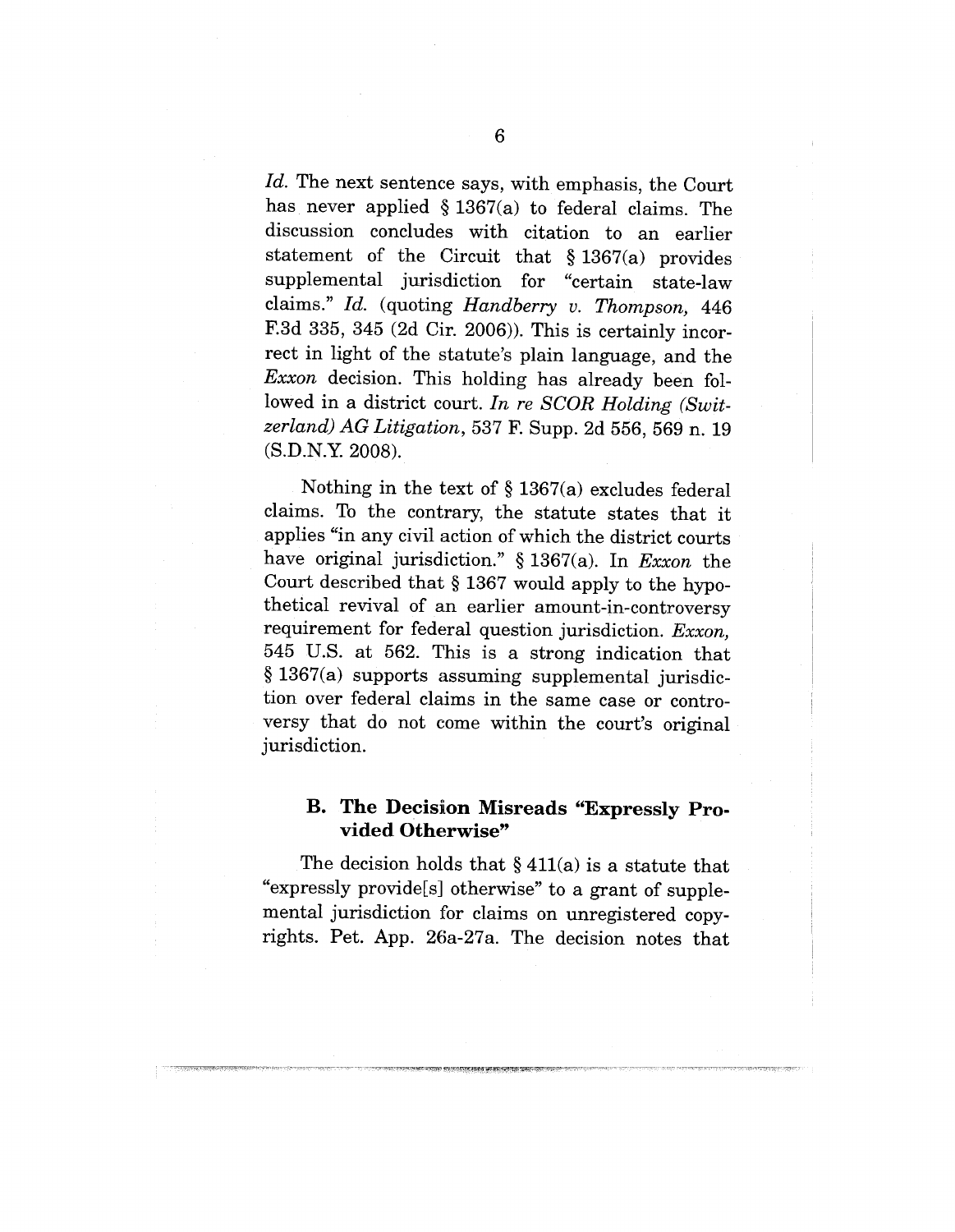§ 411(a) does not mention § 1367(a) but reiterates an earlier holding of the Circuit that a "statute need not expressly refer to  $\frac{6}{5}$  1367(a) to curtail its reach." Pet. App. 27a (citing *Handberry,* 436 F.3d at 62). The decision does not address what "expressly" requires in this circumstance.

The petition accurately describes that this cannot be reconciled with *Breuer v. Jim's Concrete of Breyard, Inc.,* 538 U.S. 691, 694 (2003). Petition, 25-26. The Court of Appeals for the District of Columbia relied on *Breuer* when it considered the "expressly provided" exception of § 1367(a). *Lindsay v. Government Employees Ins. Co.,* 448 F.3d 416 (D.C. Cir.  $2006$ .<sup>5</sup> It held that 29 U.S.C. § 216(b) did not amount to an express prohibition of supplemental jurisdiction, observing that it not only did not expressly prohibit supplemental jurisdiction, it did not mention supplemental jurisdiction at all. 448 F.3d at 421-422. *Lindsay* also took note of the observation in *Breuer* that examples of Congress expressly prohibiting removal underscores the need to take the "expressly" requirement seriously. *Id.* (citing *Breuer,* at 696); *see also, Lowery v. Alabama Power,* 483 F.3d 1184, 1206 n. 51 (llth Cir. 2007).

<sup>&</sup>lt;sup>5</sup> This reliance is particularly justified by the observation in *Exxon* that portions of  $\S 1367(a)$  and  $\S 1441(a)$  have a "striking similarity." *Exxon* at 563.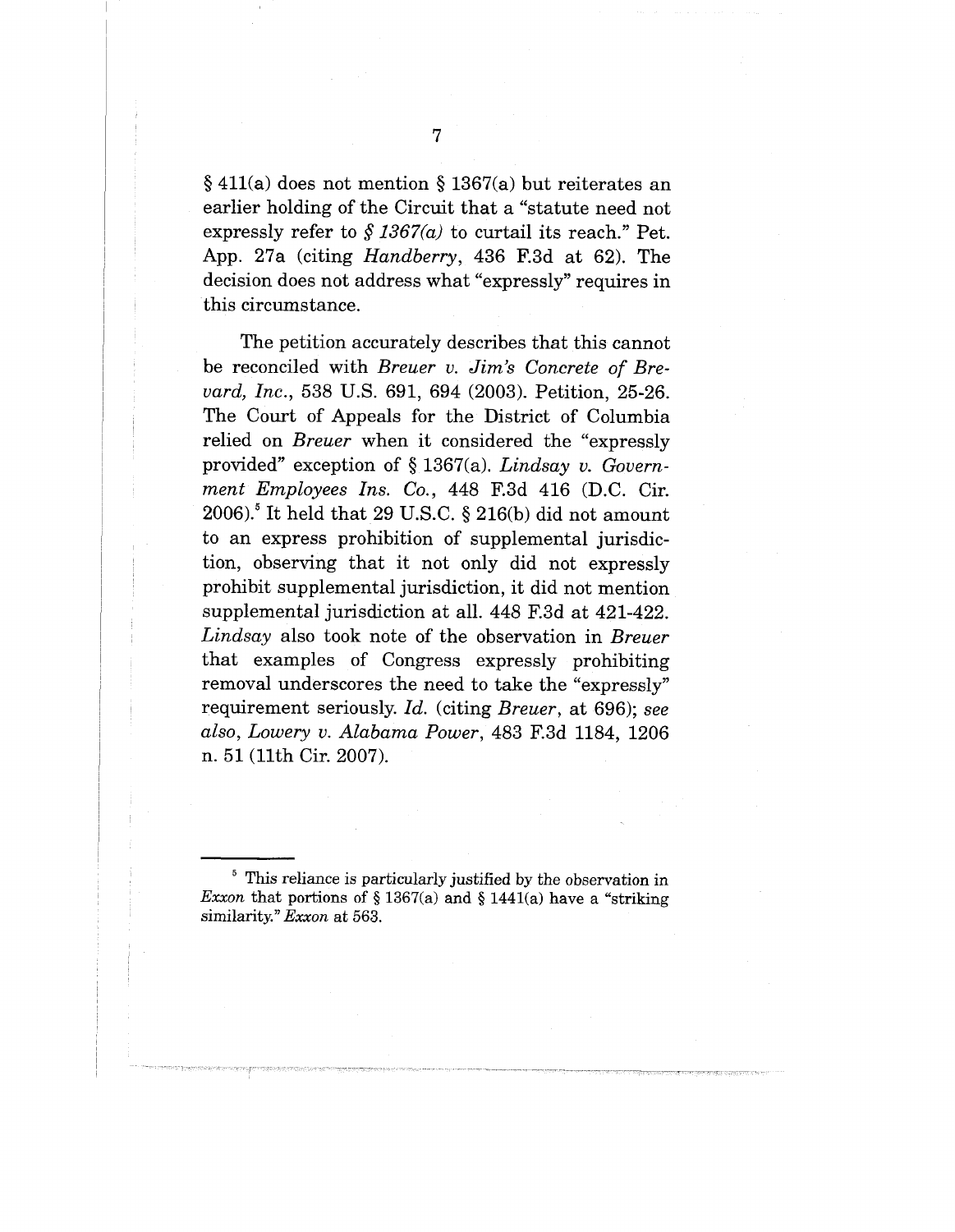### **C. Finding §411(a) Forecloses Supplemental Jurisdiction Is Inconsistent with** *Exxon* **and** *College of Surgeons*

*Exxon* strongly suggests that the "expressly provided otherwise" language does not reference  $§$  411(a). There are compelling similarities between *Exxon* and the case at hand. There are two parts to diversity jurisdiction under 28 U.S.C. § 1332. The first is diversity of state citizenship  $(\S 1332(a)(1)-(4))$ , and the second, a limitation on the first, is an amount-in-controversy requirement. § 1332(a). There are two parts to jurisdiction for infringement actions. The first is a general grant for copyright related matters. 28 U.S.C. § 1338. The second, a limitation on the first, requires registration of the work(s) upon which the plaintiffs are suing before the institution of the infringement action. § 411(a).

*Exxon* never considers the possibility that the amount-in-controversy requirement of § 1332 is a statute that "expressly provide[s] otherwise" to the supplemental jurisdiction granted by § 1367(a). While not an explicit holding, it is strong support for the argument that  $§$  411(a) does not "expressly provide otherwise" to prevent supplemental jurisdiction. Two years earlier, in *Breuer,* the Court read almost identical language in  $\S 1441(a)$  as requiring a clear expression of intent to foreclose removal. *Breuer* at 494. No such clear expression is found in  $\S 411(a)$ .

*Exxon* built on a solid foundational analysis of § 1367(a) in *City of Chicago v. International College of*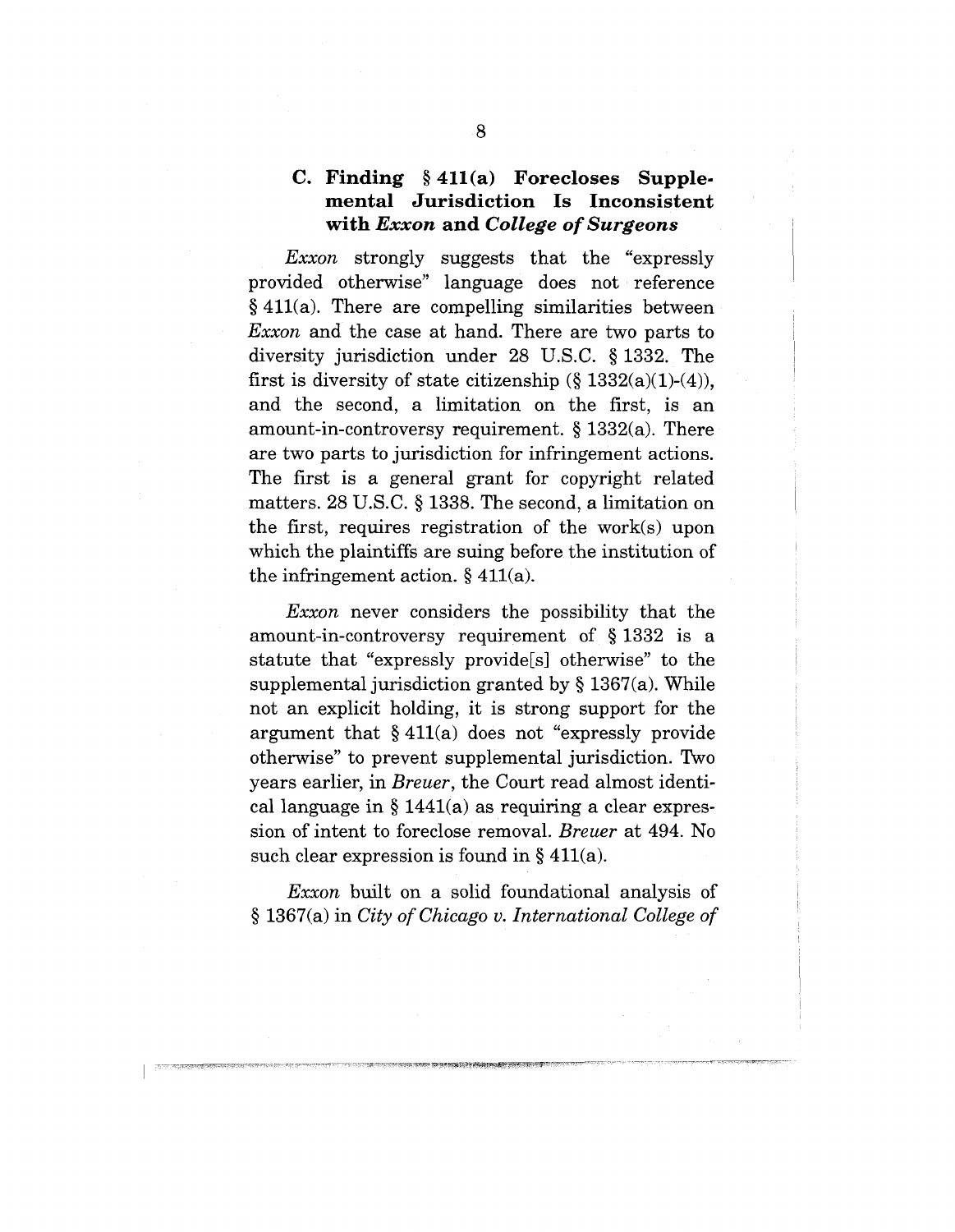*Surgeons,* 522 U.S. 156 (1997). While the supplemental jurisdiction issue will not arise as frequently concerning federal claims as it does for state-law claims, the principles of those cases suggest that § 1367(a) is properly read to allow supplemental jurisdiction here.

### **D. There Are Good Reasons to Review This Question**

This question fits several of the considerations of Sup. Ct. Rule 10. The decision reads a limitation to state-law cases into a broad congressional grant of jurisdiction without any analysis or support for that reading, and its view is already being followed in the district courts. The decision on § 1367(a)'s "expressly provided otherwise" conflicts with decisions by two other circuits. The treatment of "expressly provided otherwise" is contrary to the Court's analysis of an almost identical provision in *Breuer* and inconsistent with *Exxon* and *College of Surgeons.*

#### V. **Objectors Are Concerned With Inadequate Representation for the Class Before the Court.**

Objectors argue on appeal that the class representatives are not adequate representatives of the settlement class for several reasons.<sup>6</sup> The most

<sup>6</sup> While three author's organizations are plaintiffs below, and respondents on appeal, they are not class representatives for the settlement. They do not have any claims for damages, (Continued on following page)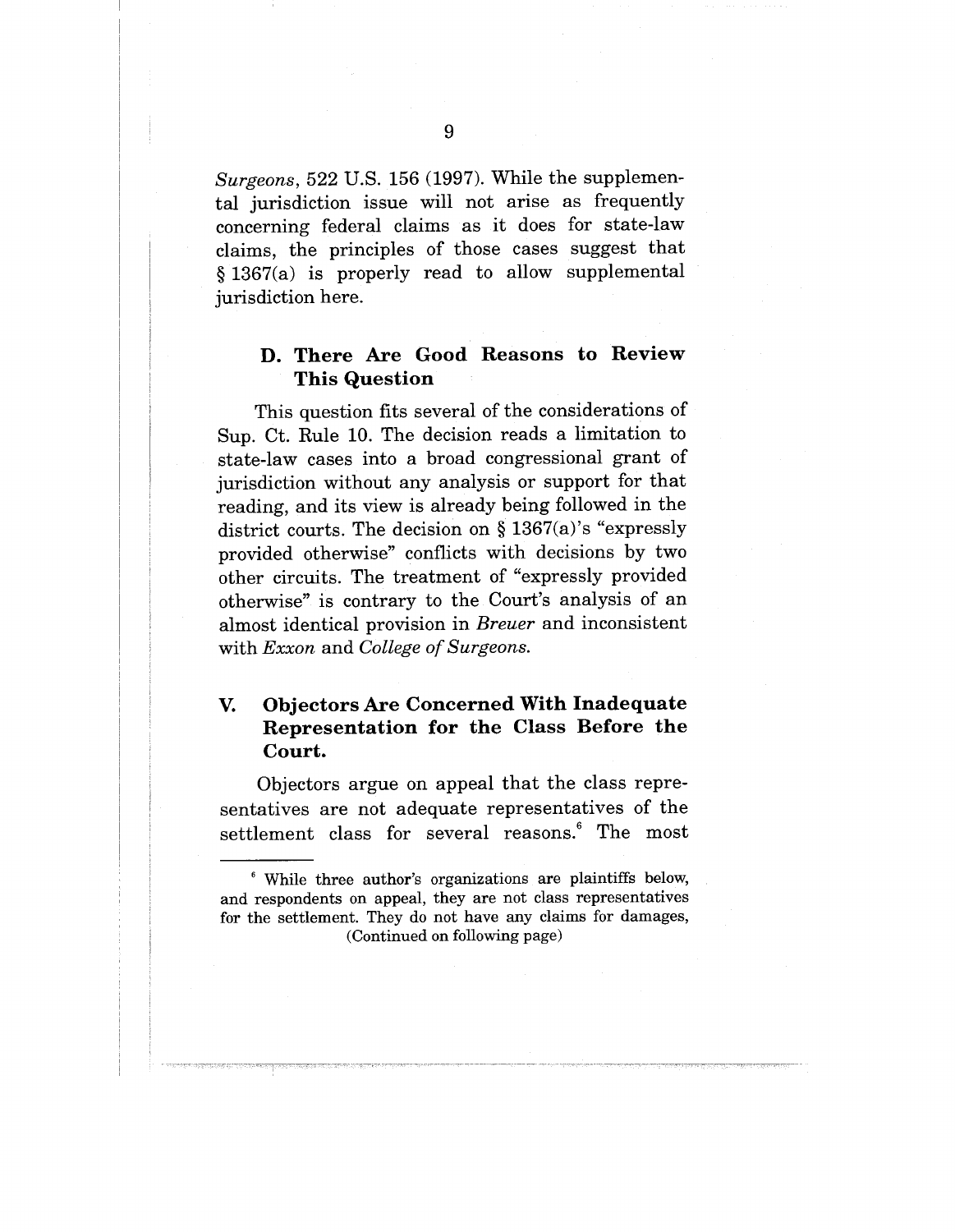dramatic is the "C-reduction." Pet. App. 9a, 45a n. 5. Objectors are deeply troubled that the issue of supplemental jurisdiction was not clearly raised by the petition, was not raised in a petition by the plaintiffs, and was not addressed at all in the plaintiffs' response. Supplemental jurisdiction is of enormous importance. Contrasted to the other possible grounds of jurisdiction, it is the one ground that does not rely on the defendants' willingness to offer compensation. It would place owners of unregistered U.S. works on an equal footing with the owners of non-U.S, works. Plaintiffs have a fiduciary duty to the class, both as defined in the settlement and as alleged in the Complaint, to press this issue.

The Court has twice noted that it is appropriate for a court of appeal to reach dispositive Rule 23 issues before complex jurisdictional questions. *Amchem Prods. Inc. v. Windsor,* 521 U.S. 591, 612 (1997); *Ortiz v: Fibreboard Corp.,* 527 U.S. 815, 831 (1999). Objectors failed to raise this point when the panel requested letter briefs on jurisdiction, but they raised it in their petition for rehearing. They asked the panel to vacate the decision and reach the Rule 23 issues first. (Objectors-Appellants' Petition For Rehearing 1-2). Judge Walker's comment demonstrates that inadequate representation presents a serious issue. While the Court did not mention it in *Amchem*

and only alleged to represent their members to seek an injunction.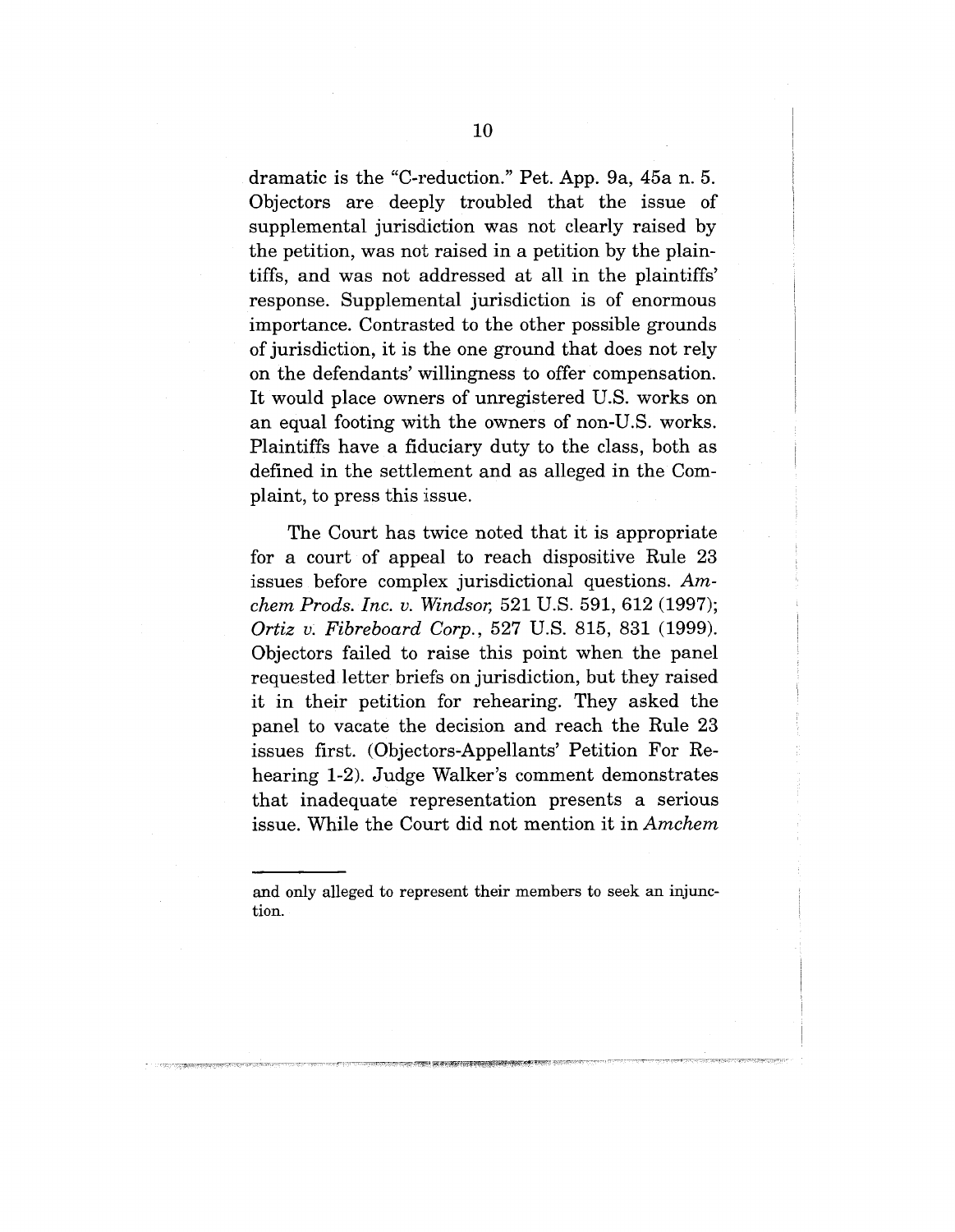or *Ortiz,* one salutary reason for that approach is that you do not have the possibility of an inadequate representative continuing to conduct the representation of the class on the jurisdiction questions.

An adequate representative is at the foundation of the Rule 23 power of district courts to approve settlements that release claims for which the court does not itself have jurisdiction. This was recognized in an early articulation of the Rule 23 power over claims outside the court's jurisdiction.

We recognize, however, that in fulfilling the court's responsibility to scrutinize the fairness of a class action as required by Fed.R.Civ.P. 23(e), special care must be taken to ensure that the release of a claim not asserted within a class action or not shared alike by all class members does not represent an "advantage to the class.., by the uncompensated sacrifice of claims of members, whether few or many."

*TBK Partners, Ltd. v. Western Union Corp.,* 675 F.2d 456, 461 (2d Cir. 1982) (quoting *National Super Spuds, Inc. v. New York Mercantile Exchange,* 660 F.2d 9, 19 (2d Cir. 1981). The objectors do not represent the class, nor do they have the resources to do so. However, they believe that they are acting in the interests of the class. They raise this point for the Court's consideration in deciding whether to accept the objectors' proposed restatement of the questions presented.